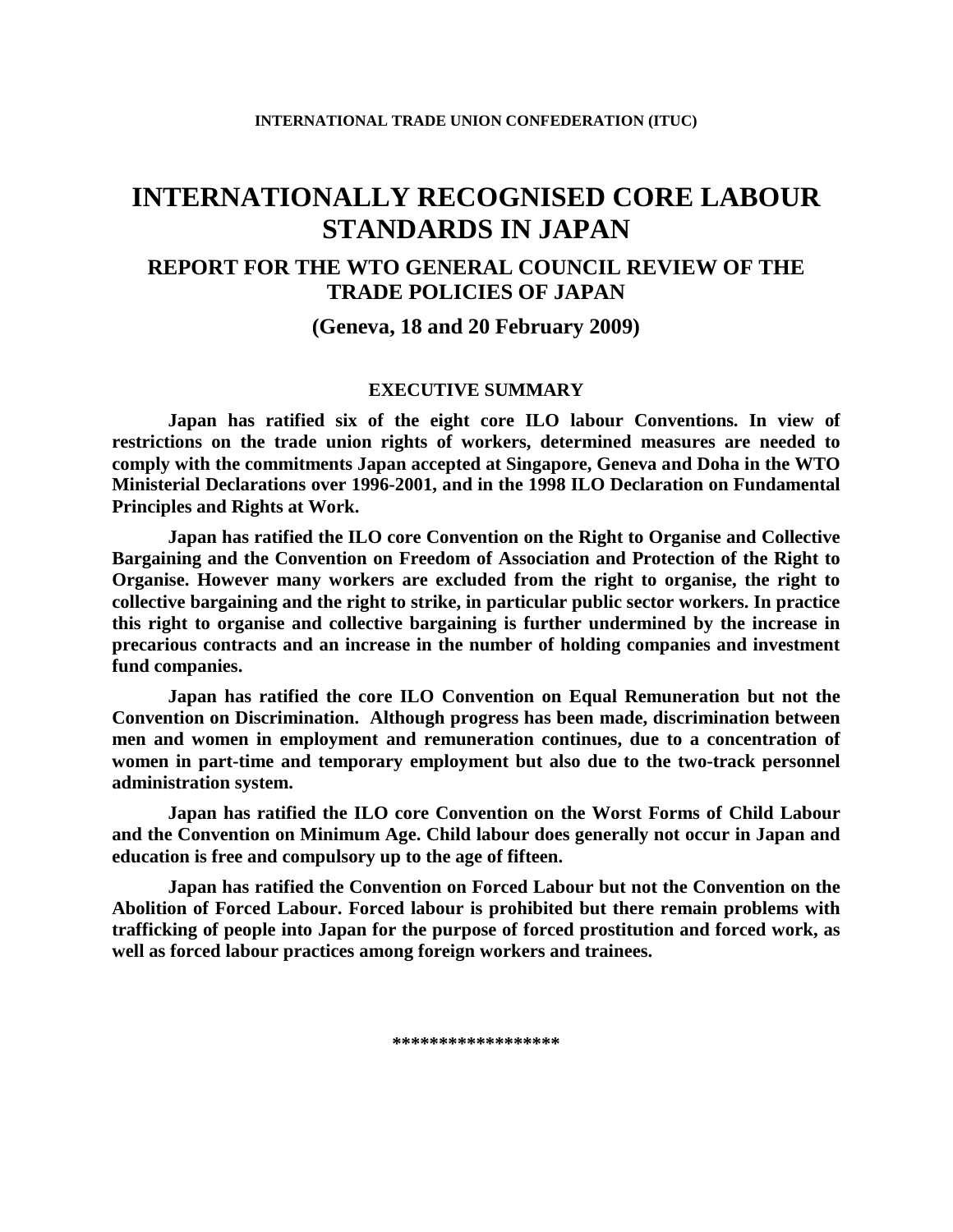# **INTERNATIONALLY RECOGNISED CORE LABOUR STANDARDS IN JAPAN**

# **Introduction**

This report on the respect of internationally recognised core labour standards in Japan is one of the series the ITUC is producing in accordance with the Ministerial Declaration adopted at the first Ministerial Conference of the World Trade Organisation (WTO) (Singapore, 9-13 December 1996) in which Ministers stated: "We renew our commitment to the observance of internationally recognised core labour standards." The fourth Ministerial Conference (Doha, 9-14 November 2001) reaffirmed this commitment. These standards were further upheld in the International Labour Organisation (ILO) Declaration on Fundamental Principles and Rights at Work adopted by the 174 member countries of the ILO at the International Labour Conference in June 1998.

The ITUC affiliate in Japan is RENGO. 18.1% of the Japanese labour force was unionised in 2008.

## **I. Freedom of Association and the Right to Collective Bargaining**

Japan ratified ILO Convention No. 87 on the Freedom of Association and Protection of the Right to Organise in 1965, and Convention No. 98 on the Right to Organise and Collective Bargaining in 1953.

The Constitution recognises the right to organise and the right to collective bargaining. However, this right is restricted in particular for civil servants and for employees of state-run companies and private companies that provide so-called essential services.

Three major labour laws govern the employment status of private sector workers. These are the Trade Union Law (TUL), which guarantees the right to organise and collective bargaining, the Labour Relations Adjustment Law (LRAL), which covers dispute settlements, and the Labour Standards Law (LSL), which deals with working conditions.

Workers have the right to bargain collectively and collective bargaining is widespread in Japan, but mainly at enterprise level.

Workers have the right to strike but those that are employed in the "essential services" have to give a ten day advance notice. These essential services include businesses involving electric power generation and transmission, transportation and railways, telecom, medical care and public health, and postal services.

In practice organising in Japan has become increasingly difficult due to the growing number of precarious non-regular workers. One third of the Japanese employees are part-timers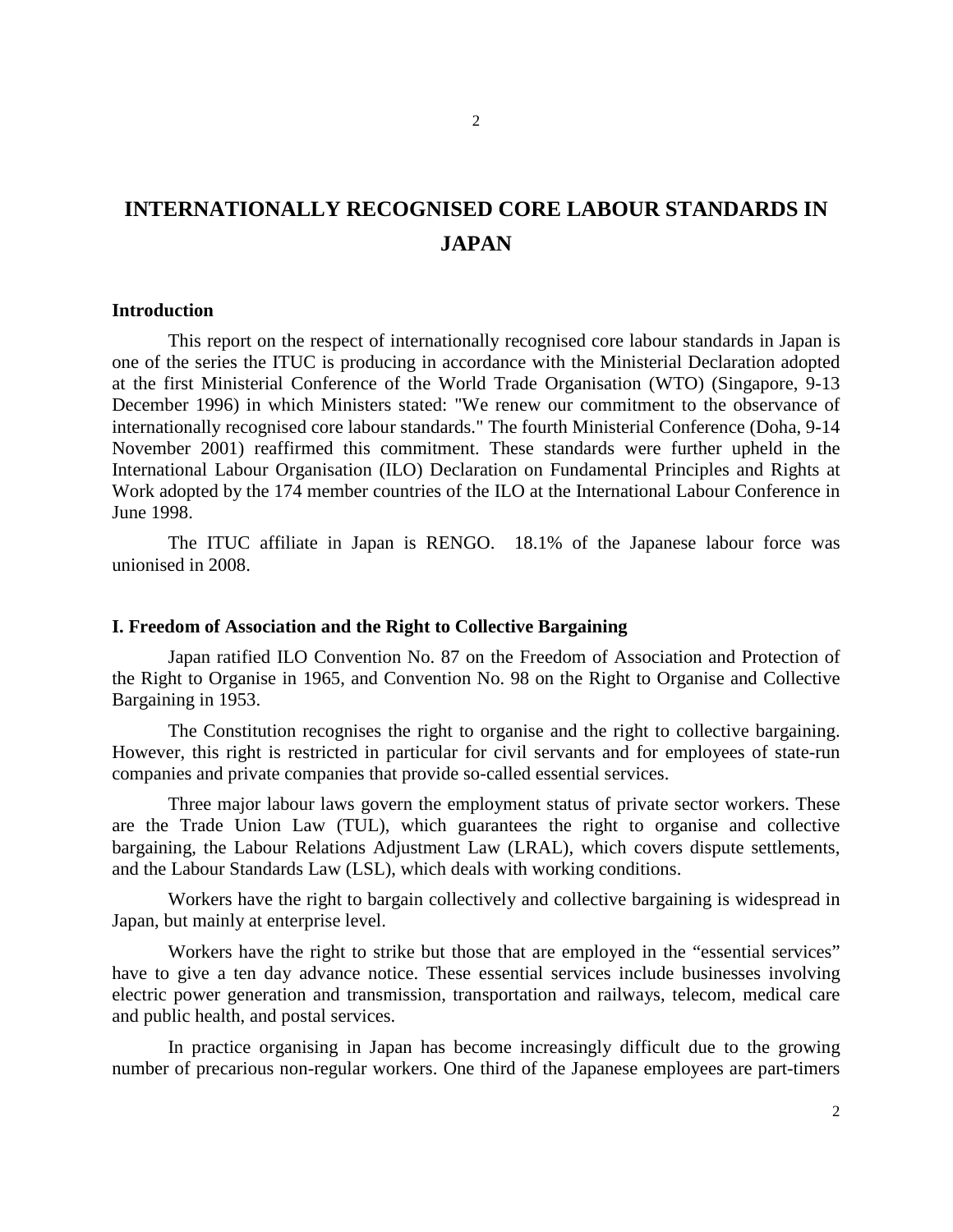and other non-regular workers. Disguised contract labour, in particular in the manufacturing sector, has serious implications for working conditions and health and safety of workers.

Also, the practice of undertaking business through holding companies and an increase in the number of investment fund companies have led to difficulties for trade unions to conduct collective bargaining with such companies, which are not legally considered as employers.

The Industrial Training Programme (ITP) and the Technical Internship Programme (TIP), which provide three year visas to unskilled foreign workers for training, have been abused by employers. Work permits are required and while workers have the right to organise, that right is indirectly undermined, mostly through contracts between the trainees and trainee-sending agencies of the sending countries. Many of these workers end up in sweatshops where they are forced to work long hours, under dangerous conditions and below minimum wages. Employment agencies add to the abuse by providing inferior employment contracts.

In the public sector many restrictions are in place on the right to organise, the right to strike and the right to collective bargaining. Public sector workers have the right to organise with the exception of members of the police force, fire fighting services, penal institutions, the maritime safety agency and the self-defence forces. However trade union registration for local public employees requires separate unions to be created in each municipality, which contradicts "freedom of association". Administrative and clerical workers do not have the right to bargain or conclude collective agreements at local or national level. Their wages are set by law and regulations.

Public sector workers do not have the right to strike. Under the National Public Service Law and the Local Public Service Law, trade union leaders who incite strike action in the public sector can be dismissed and fined or imprisoned for up to three years.

The ILO Committee of Experts on the Application of Conventions and Recommendations (CEACR) has made particular comments and requests with regard to the denial of the right to organise of fire fighters, the prohibition of the right to strike of public servants, and the right to organise of prison staff. According to the CEACR, fire fighters should have the right to organise. Civil servants who are not exercising authority in the name of the state and workers who are not working in essential services within the strict meaning of the term should be ensured the right to strike too. However, many of these ILO Committee recommendations regarding public sector workers have been ignored.

Some of the Public Agencies in Japan have been transformed into Independent Administrative Institutions (IAIs). There are specified IAIs and non-specified IAIs. All employees in IAIs have the right to organise and collective bargaining, however, only workers in non-specified IAIs have the right to strike. A plan for restructuring of IAIs was adopted in December 2007.

#### *Conclusions*

*The right to organise, collective bargaining and the right to strike are recognised in Japan but serious restrictions exist, in particular for civil servants and employees in state-run enterprises and essential services. In practice the right to organise and collective bargaining is*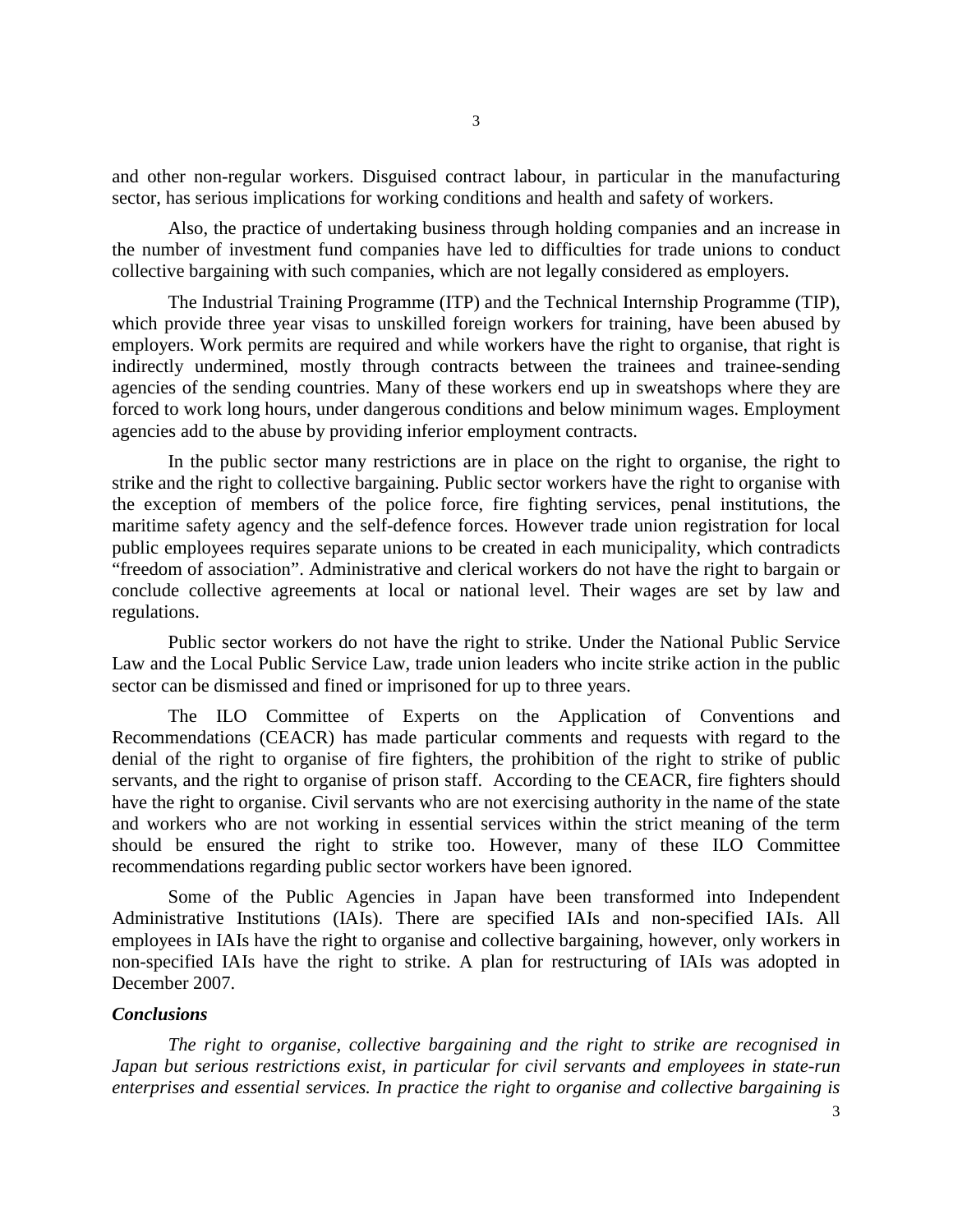*further undermined due to the increase in the number of non-regular workers as well as in the number of holding companies and investment fund companies.* 

# **II Discrimination and Equal Remuneration**

Japan ratified Convention No. 100 on Equal Remuneration in 1967 but has not ratified Convention No. 111 on Discrimination (Employment and Occupation).

The law prohibits discrimination on the basis of race, gender, disability, language and social status. However, discrimination remains a problem in Japan.

Despite the existence of the Equal Employment Opportunities Law and a reduction in direct discrimination, indirect discrimination against women remains a problem in Japan. One of the causes is the "dual career ladder" system which encourages male employees along the professional career track and women towards the general or clerical track.

Women are underrepresented in senior and managerial posts. Discrimination against women in wages and employment occurs in almost all sectors, although less regarding specialists, professionals, skilled workers and the like. The gender wage gap is highest among full time regular employees with women earning 67% of male wages in 2007. While the wage of women is 89% that of men among part-time non regular employees, this somewhat small gap is explained mainly by the fact that part-time non regular employees are mostly women.

The Japanese labour market is further characterised by a three-tier employment pattern with a small number of permanent managerial posts, a number of experts in certain fields and a large group of non-permanent, part-time or outsourced workers. Most women fall in this third category which is not addressed sufficiently by the Equal Employment Opportunities Law.

The law prohibits sexual harassment. However, sexual harassment remains a problem in Japan. In 2006 there were 11,102 reports of sexual harassment.

The law prohibits discrimination against persons with physical and mental disabilities in employment, education and access to health care. However, the effectiveness of the Disabled Persons Fundamental Law is unclear and, in reality, there exists discrimination against persons with disabilities. For example, the number of private companies which fulfilled the statutory employment rate for persons with disabilities remains low and stood at just 43.8% in 2007.

#### *Conclusions*

*Discrimination in employment and remuneration is prohibited but widespread in Japan. There is a high gender wage gap, serious under-representation of women in managerial posts and a high level of indirect discrimination. Sexual harassment is a problem as well.* 

# **III. Child Labour**

Japan ratified Convention No. 138, the Minimum Age Convention in 2000 and Convention No. 182, the Worst Forms of Child Labour in 2001.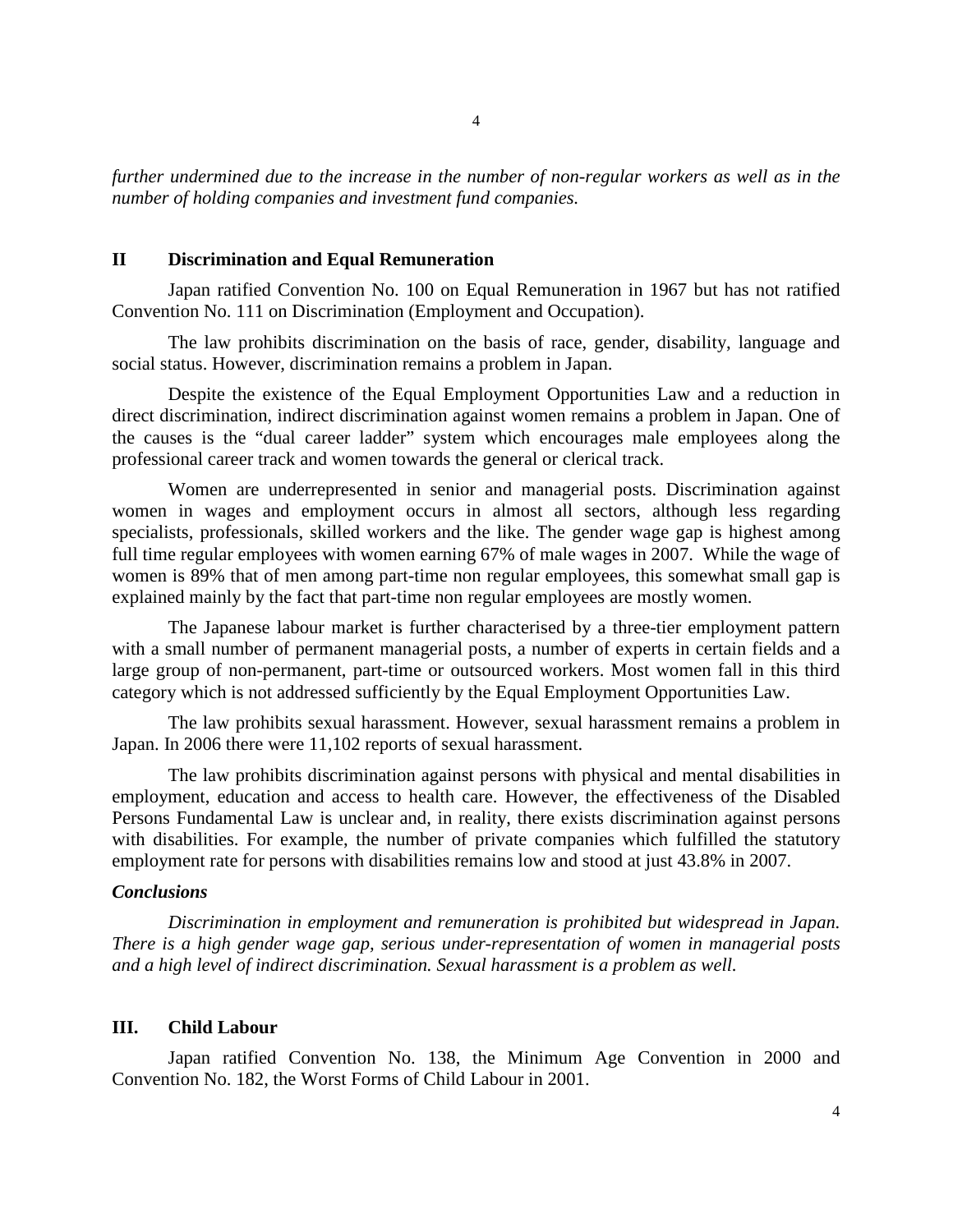The minimum age specified in the Convention is 15 years. Children under the age of 18 are not allowed to work in dangerous or harmful jobs. Children between the age of 13 and 15 are allowed to perform light work. Children under the age of 13 may be employed in the entertainment industry only. The law is well enforced and child labour does not generally occur.

However, the law excludes from its application employment of children in family undertakings and domestic workers. Moreover, the law restricting hazardous work by children does not apply to children employed in family undertakings.

Furthermore, a number of migrant children in Japan, mainly of Brazilian origin have been found working in factories.

Education is free and compulsory until the age of 15.

# *Conclusions*

*Child labour does not generally occur in Japan and legislation is well enforced.* 

### **IV. Forced Labour**

Japan ratified Convention No. 29, the Forced Labour Convention in 1932 but has not ratified Convention No. 105, the Abolition of Forced Labour.

Forced labour is prohibited by law and does not generally occur. There are reports that some companies force foreign workers to work illegal overtime, control their movements and travel documents, and force them to make deposits in company controlled accounts.

The National Public Service Law and the Local Public Service Law, referred to in Section I above, provide that public employees who incite strike action can be fined or sentenced up to three years' imprisonment, or possibly dismissed, reprimanded with a pay cut or disciplined. This is not in line with Convention No. 105 which prohibits penal servitude as a punishment for having participated in a strike.

Trafficking for the purpose of forced prostitution or forced labour is prohibited, however trafficking remains a problem. Japan is a destination and transit country for men, women, and children trafficked for the purposes of commercial sexual exploitation, pornography and forced labour. The trafficked women and children for forced prostitution mainly come from China, South Korea, Southeast Asia, Eastern Europe, Russia, and, to a lesser extent, Latin America. Japan is also a transit country for persons trafficked from East Asia to North America. Forced labour also occurs through training programmes that are characterised by fraudulent terms of employment, debt bondage, restrictions on movement and withholding of salary payments.

#### *Conclusions*

*Forced labour is prohibited and does generally not exist in Japan. However trafficking, mainly of women and girls, for sexual exploitation or forced work remains a serious problem. There are also abuses among foreign workers and trainees.*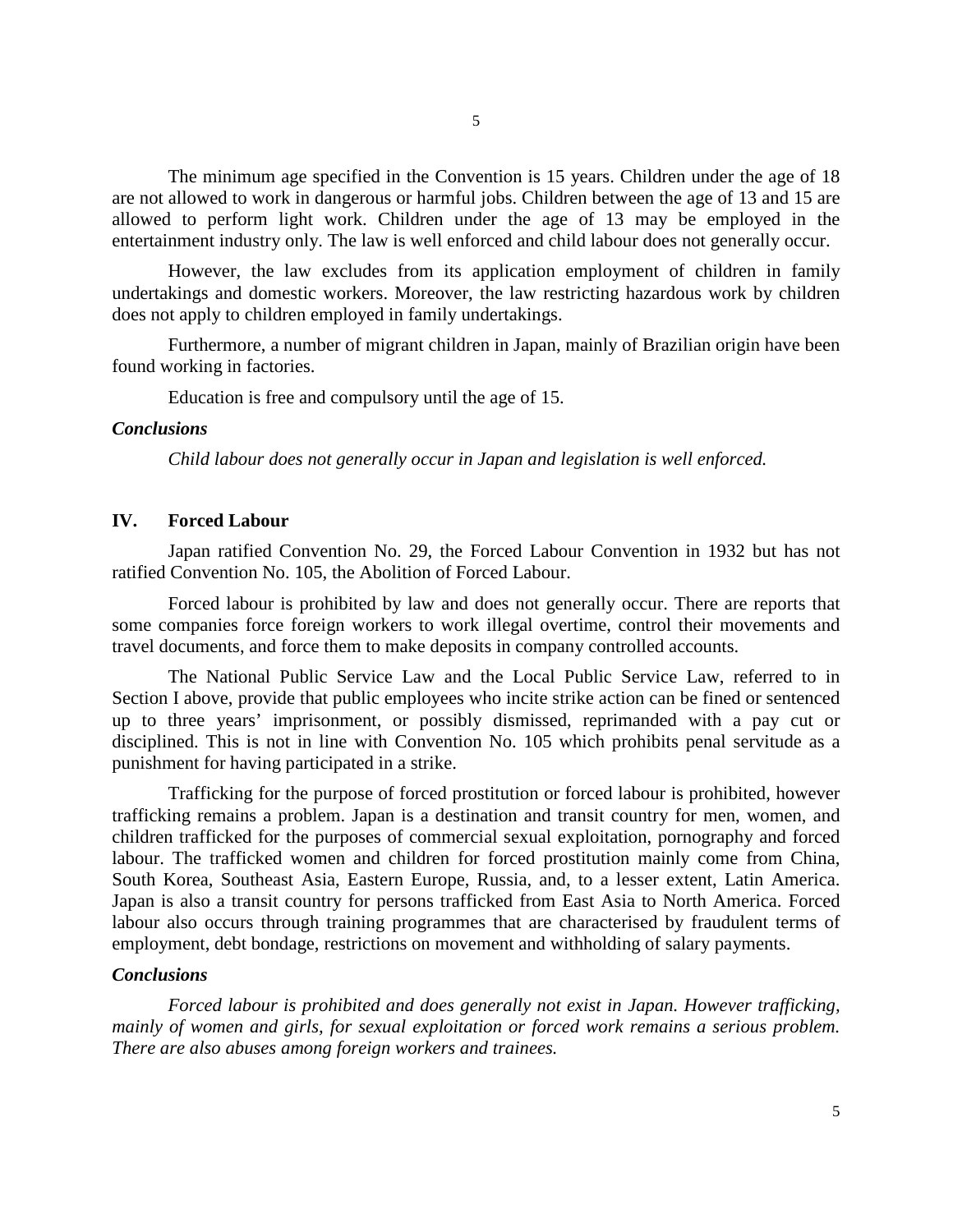#### *Final Conclusions and Recommendations*

- 1. The government of Japan must ratify ILO Convention No. 111 on discrimination and ILO Convention No. 105 on the Abolition of Forced Labour, and implement measures to ensure an effective transposition into national law.
- 2. The government has to bring legislation in line with Conventions No. 87 and No. 98 and eliminate restrictions on the right to collective bargaining and the right to strike for public sector workers, including all administrative and clerical staff. The government has to adopt the recommendations of the ILO Committee on Freedom of Association and the Committee of Experts on the Application of Conventions regarding these issues.
- 3. The National Public Service Law and the Local Public Service Law, which stipulate that public servants who incite strike action can be imprisoned, must be amended.
- 4. Wage inequalities and inequalities in access to employment continue to exist between men and women. The government must implement affirmative actions to ensure equal representation of women in managerial and regular posts. The government has to take measures to address indirect discrimination and to extend protection to non-permanent workers. It must furthermore increase efforts and measures to ensure equal pay for work of equal value.
- 5. The government has to extend labour legislation (including on hazardous labour), inspection and enforcement to children employed in family undertakings and domestic work.
- 6. There is a need for increased labour inspection, enforcement of legislation and prosecution in the area of forced labour including trafficking of people for forced labour.
- 7. In line with the commitments accepted by Japan at the Doha WTO Ministerial Conference and its obligations as a member of the ILO, the Government of Japan should therefore provide regular reports to the WTO and the ILO on its legislative changes and implementation of all the core labour standards.
- 8. The WTO should draw to the attention of the authorities of Japan the commitments they undertook to observe core labour standards at the Doha Ministerial Conference. The WTO should request the ILO to intensify its work with the Government of Japan in these areas and provide a report to the WTO General Council on the occasion of the next trade policy review.